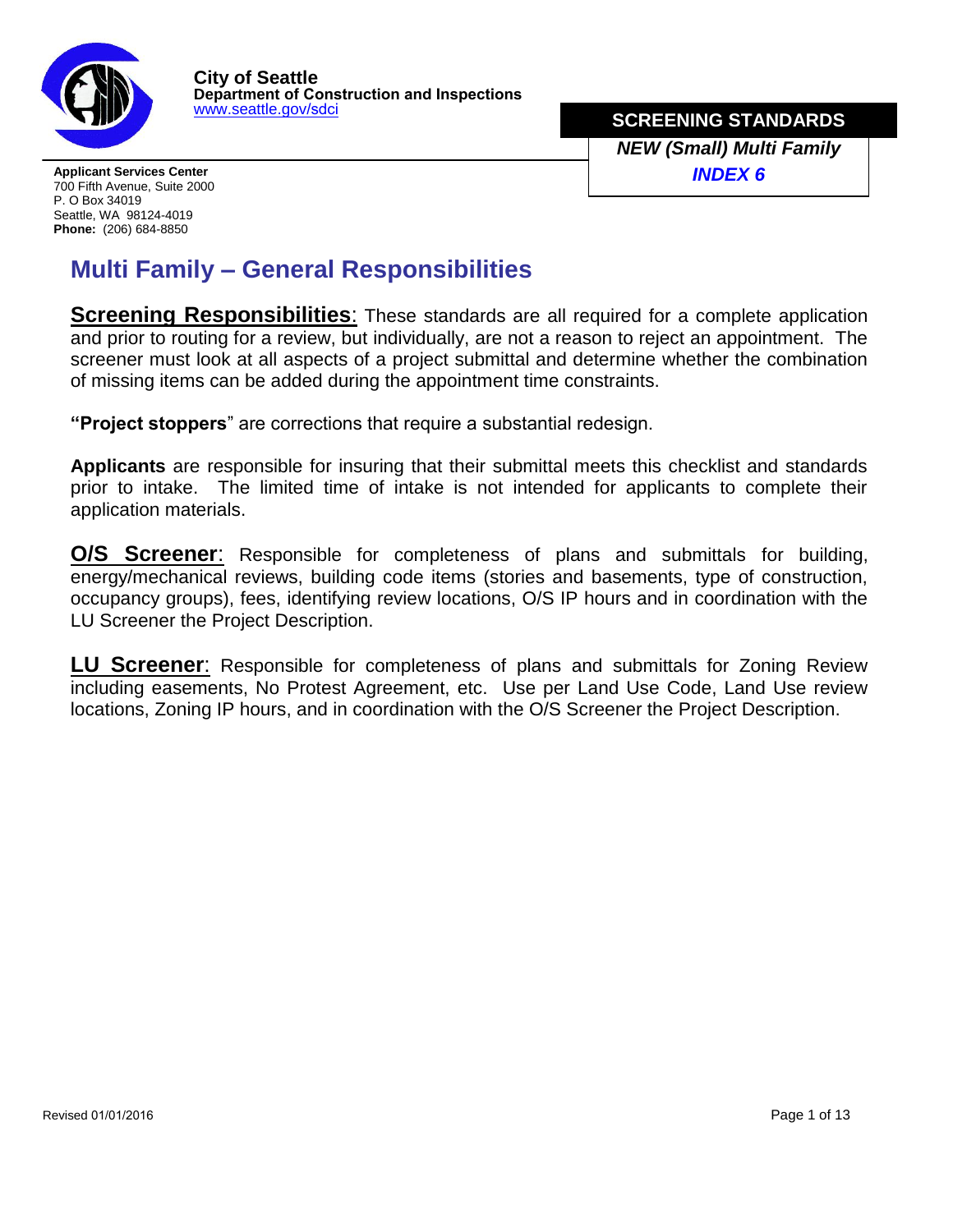# **New Small Multi Family - General Requirements**

### **Screening Overview (SCOPING):**

### **Cover Sheet Completed**

- Project Address matches the Address assigned by Seattle DCI.
- All portions of Cover Sheet completed including, Contact information, Project Number of Initially Approved Project, Floor Area, Grading, Energy/Mechanical Code Compliance Information etc.

**Forms – all forms must be completed (Including but not limited to)** 

- Financial Responsibility Form
- Construction Storm Water Checklist if site disturbance is <5000 sq. feet.
- Equipment Sizing Form
- Waste Diversion Plan (Projects with an area of work greater than 750 square feet)
- Deconstruction & Salvage Assessment (Projects involving demolition with a work area greater than 750 square feet)
- No Protest Agreement **If** the Street is not developed with curbs, sidewalk etc.
- Pre-application Site Inspection Report.
- Target UA Form or Systems Analysis Calculations **if** selected on Coversheet

### **Project matches Addressing Review**

- Address on all plan sheets match Seattle DCI Project Address.
- Legal Description matches legal description reviewed by Addressing.

• Plot Plan matches Plot Plan reviewed by Addressing. **Plot Plan, Floor Plan and Elevations agree** 

Verify that the grade lines shown on the elevation match the specific site.

### **Plans are Microfilmable**

- Good print contrast.
- **•** Lettering is a minimum  $1/8^{th}$  inch.
- Plot plan is drafted at a minimum  $1/8^{th}$  inch or 1:10.
- Minimum ¼ inch scale for all other plans

### **Plans Required**

- Four identical sets of plans with complete coversheets and stapled on left side
- Extra Plot Plan for Water Department
- Extra Plot Plan for Seattle Transportation if Street Improvements are required.

**Copy of Structural Calculations Included if project is engineered** 

### **All Plans and Notes Indicated in Screening Checklist are Included**

Request to SPU for Water Availability Form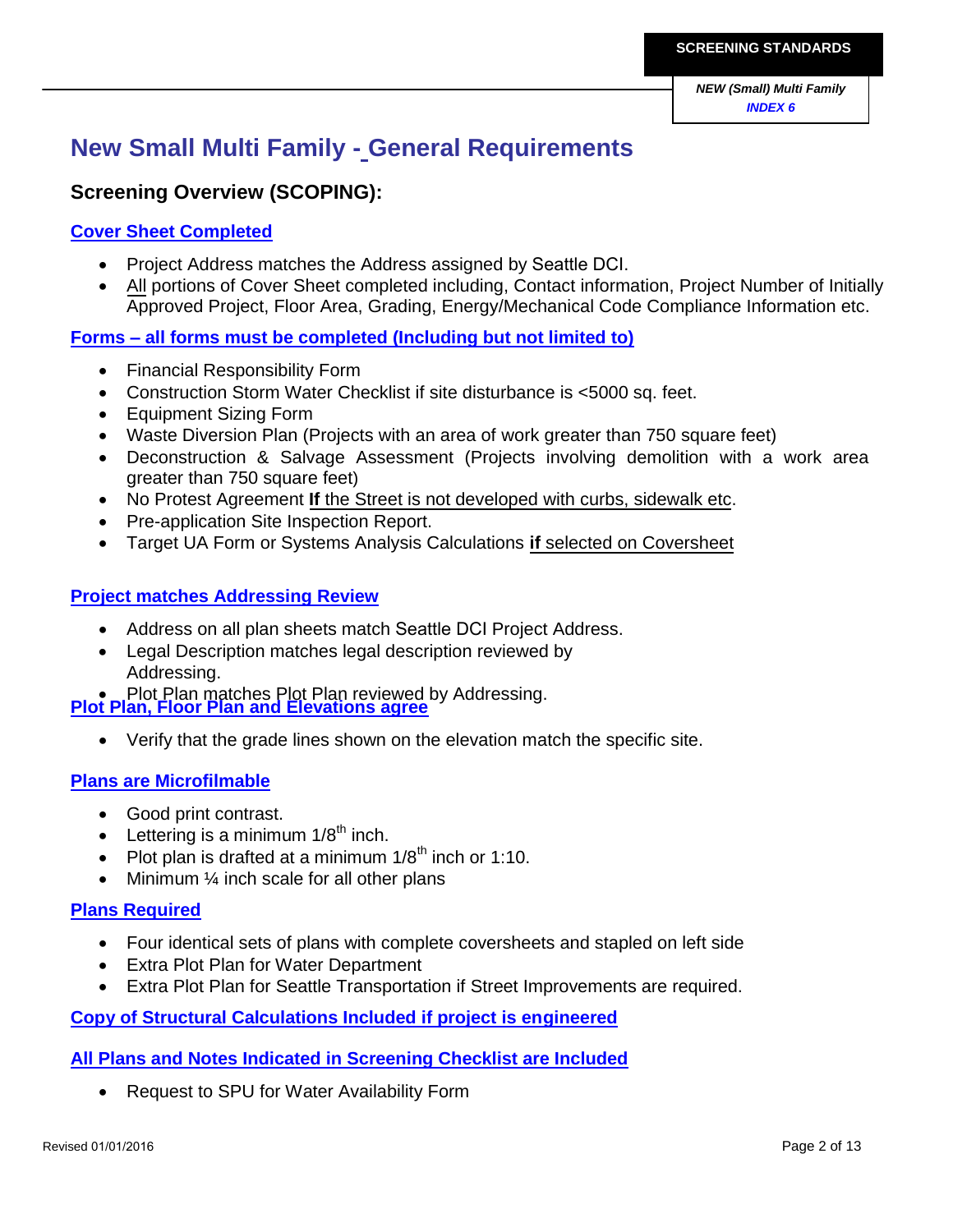### **Land Use Code Analysis and Documentation**

The following notes and calculations are required to demonstrate compliance with the Land Use Code. Dimensions and documentation on plans should clearly support your calculations. If the reviewer has to do the calculations, rather than spot check them for accuracy, the review will take longer.

| Req         | Prov                    |                                                                                         |
|-------------|-------------------------|-----------------------------------------------------------------------------------------|
|             |                         | <b>General Information</b>                                                              |
|             |                         | <b>Identify Zoning of property</b>                                                      |
|             |                         | Identify Overlays that apply to property                                                |
|             |                         | Identify housing type (i.e. townhouses, ground related, apartments)                     |
|             |                         | <b>Density Calculations</b>                                                             |
|             |                         |                                                                                         |
| $\boxtimes$ |                         | Identify lot area                                                                       |
|             |                         | Identify required minimum lot area per dwelling (i.e. 1/800 sq.ft, 1/1,200 sq.ft.)      |
|             |                         | Calculations for allowed density (i.e. $5,600$ sq.ft. lot area/ 800 sq.ft. per unit = 7 |
|             |                         | units)                                                                                  |
|             |                         | Identify proposed density (i.e. 5 units)                                                |
|             | <b>Lot Coverage</b>     |                                                                                         |
|             |                         | Show calculations of area of all principal and accessory structures                     |
|             |                         | Identify allowed lot coverage                                                           |
|             |                         | Identify proposed lot coverage                                                          |
|             |                         | Identify exceptions used (i.e. first 4' unenclosed decks),                              |
|             | <b>Structure Height</b> |                                                                                         |
|             |                         | Identify maximum structure height allowed                                               |
|             |                         |                                                                                         |
|             |                         | Identify proposed structure height                                                      |
|             |                         | Identify exceptions used (i.e. pitched roof, rooftop features, sloped lot height bonus) |
|             |                         | Sloping lot height bonus documentation calculate to nearest inch                        |
| 100         |                         | Show calculations for average elevation of low grade wall                               |
|             |                         | Show calculations for average elevation of high grade wall                              |
|             |                         | Show calculations for difference between average high and average low elevations        |
|             |                         | Identify distance between average low point and average high point                      |
|             |                         | Show calculations for slope on lot (difference in average elevations divided by         |
|             |                         | distance between these points)                                                          |
| $\boxtimes$ |                         | Show calculations for additional height allowed (slope of lot divided by .06)           |
|             | <b>Structure Width</b>  |                                                                                         |
|             |                         | Identify allowed structure width                                                        |
|             |                         | Show calculations for proposed structure width                                          |
|             |                         |                                                                                         |
|             |                         | Identify if modulation standards met to increase structure width                        |
|             |                         | Identify exceptions used (i.e.)                                                         |
|             | <b>Structure Depth</b>  |                                                                                         |
|             |                         | Identify depth of property                                                              |
|             |                         | Show calculations for proposed structure(s) depth (Structure depth / Property           |
|             |                         | depth)                                                                                  |
|             |                         | Identify allowed structure depth                                                        |
|             |                         | Identify exceptions used (i.e. first 4 feet of unenclosed decks)                        |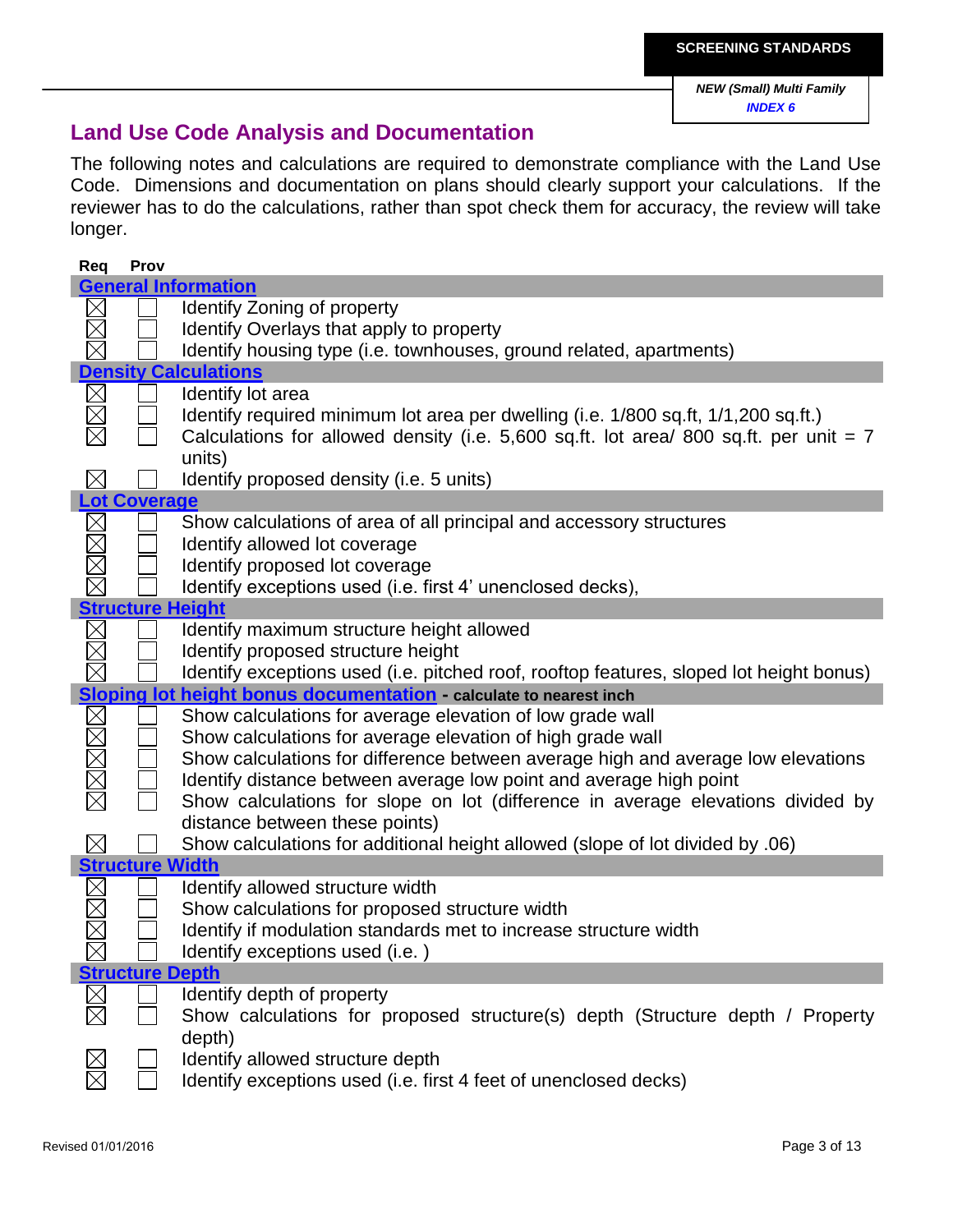|                            | Prov                   |                                                                                                    |
|----------------------------|------------------------|----------------------------------------------------------------------------------------------------|
| <b>Setbacks</b>            |                        |                                                                                                    |
| <b>Front</b>               |                        |                                                                                                    |
|                            |                        | Identify required front setback(s)                                                                 |
| <b>XXX</b>                 |                        | Provide calculations if front setback is an average of adjacent structures                         |
|                            |                        | Identify proposed front setback                                                                    |
|                            |                        | Identify exceptions used (i.e. bay windows) and demonstrate code compliance for                    |
|                            |                        | these features                                                                                     |
| Rear                       |                        |                                                                                                    |
|                            |                        |                                                                                                    |
|                            |                        | Identify required rear setback                                                                     |
|                            |                        | Identify proposed rear setback                                                                     |
|                            |                        | Identify exceptions used and demonstrate code compliance for these features                        |
|                            |                        |                                                                                                    |
|                            |                        | Identify depth of lot                                                                              |
|                            |                        | Identify depth of structure                                                                        |
|                            |                        | Identify height of structure                                                                       |
|                            |                        | Identify required side setback for each side                                                       |
|                            |                        | Identify exceptions used and demonstrate code compliance for these features                        |
| <u>Cluster</u><br>M⊠⊠⊠⊠⊠⊠⊠ |                        |                                                                                                    |
|                            |                        | Identify width of facing facades                                                                   |
| $\boxtimes$                |                        | Identify required setback(s)                                                                       |
|                            |                        | Identify exceptions used and demonstrate code compliance for these features                        |
|                            |                        | Show calculations for required setback                                                             |
|                            |                        | <b>Screening and Landscaping</b>                                                                   |
|                            |                        | Calculation of required landscaping (3' x total length of property lines)                          |
|                            |                        |                                                                                                    |
|                            |                        |                                                                                                    |
|                            |                        | Calculations of proposed landscaped areas                                                          |
|                            |                        | Identify percent of ground cover, number of trees, number of shrubs                                |
|                            |                        | Identify number of street trees proposed                                                           |
|                            |                        | Show location of dumpsters and recycling containers and proposed screening                         |
|                            | <b>Open Space</b>      |                                                                                                    |
|                            |                        | Identify required open space (i.e. 300 sq.ft. per unit, 800 sq.ft, etc.)                           |
|                            |                        | Identify proposed open space                                                                       |
|                            |                        | Show open space calculations                                                                       |
|                            |                        | Identify exceptions used and demonstrate code compliance for these exceptions                      |
|                            | <b>Light and Glare</b> |                                                                                                    |
|                            |                        | Identify areas to be screened (i.e. parking areas, recycling areas, interior garage                |
|                            |                        | lighting, etc.)                                                                                    |
|                            |                        | <b>Parking and access</b>                                                                          |
|                            |                        | Calculations of required parking                                                                   |
|                            |                        | Identify number of units                                                                           |
|                            |                        | Identify parking factor based on number of units                                                   |
|                            |                        | Show calculations of average unit size for non-townhouse projects                                  |
|                            |                        | Identify number of parking spaces provided                                                         |
|                            |                        | Identify size of spaces provided (i.e. 10 spaces at 8' x 16', 3 spaces at 7 $\frac{1}{2}$ ' x 15') |
|                            |                        | Identify exceptions used and demonstrate code compliance                                           |

# **Land Use Code Analysis and Documentation - continued**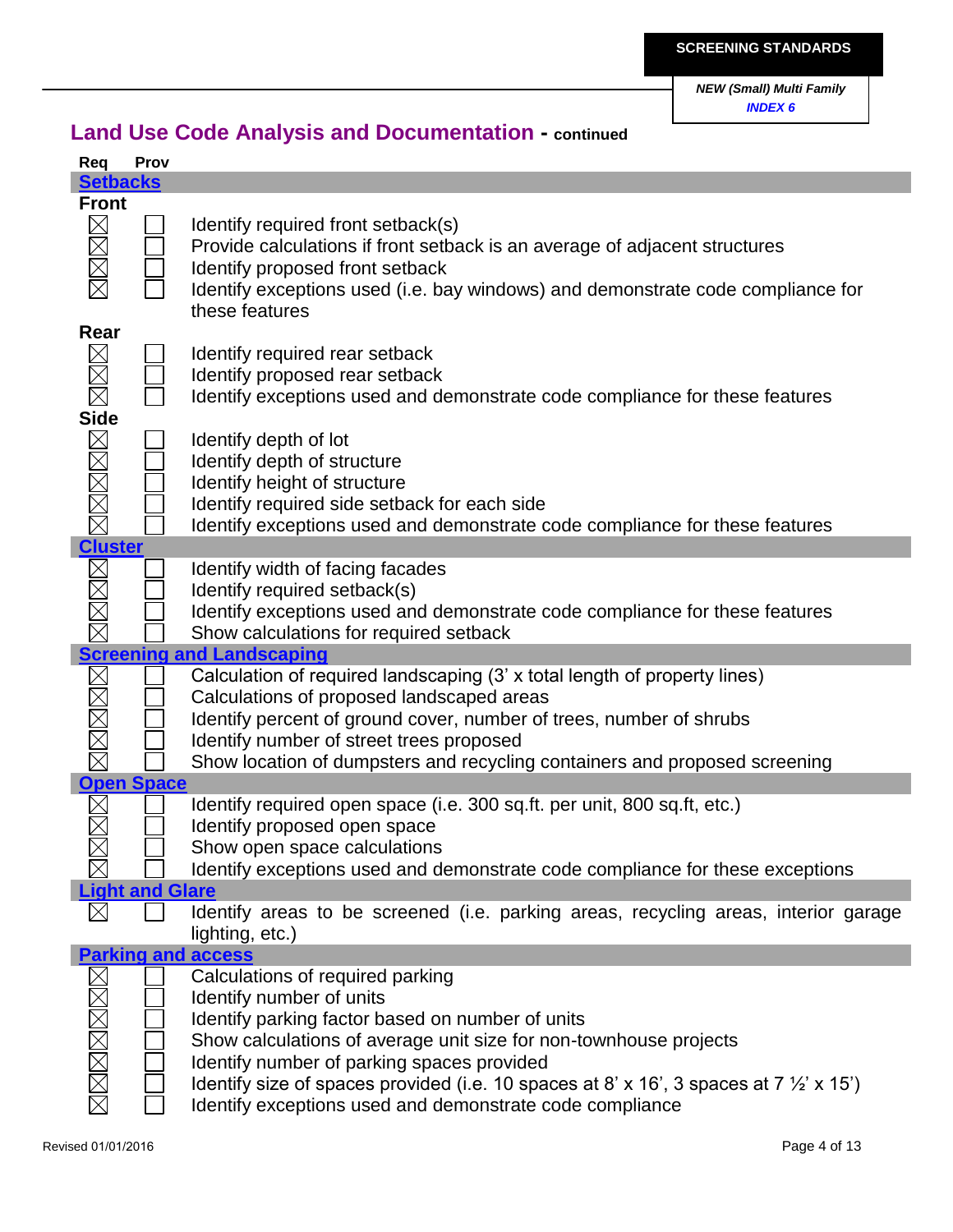# **Architectural Notes - (Unless specified on details or framing and floor plans)**

| Req                        | Prov                   |                                                                                                                                                                                                                                                                                                                                                                                                                                                                                                                                                                                                                                                                                                   |
|----------------------------|------------------------|---------------------------------------------------------------------------------------------------------------------------------------------------------------------------------------------------------------------------------------------------------------------------------------------------------------------------------------------------------------------------------------------------------------------------------------------------------------------------------------------------------------------------------------------------------------------------------------------------------------------------------------------------------------------------------------------------|
|                            | <b>Design Analysis</b> |                                                                                                                                                                                                                                                                                                                                                                                                                                                                                                                                                                                                                                                                                                   |
| OMMAR<br>MMMMMOMMMMO       |                        | Identify Building Code Edition (such as year, including amendments)<br><b>Type of Construction</b><br><b>Height per Building Code</b><br>Number of Stories and Basements<br>Area Separation analysis<br>Sprinkler analysis<br>Stairway headroom.<br>Handrail specifications<br>Guardrail height, intermediate rail and design strength<br>Allowable area calculations<br>Fire Alarm<br><b>Type of Occupancy</b><br><b>Egress/Exiting Analysis</b><br>Stair/Elevator shaft pressurization requirements or lobby requirements<br><b>Accessibility Conformance</b><br>Development Standard departure(s) approved through Design Review process<br>Occupant Load of Common Areas including Roof Decks |
|                            |                        | <b>Accessibility Analysis</b><br><b>Total number of Units</b>                                                                                                                                                                                                                                                                                                                                                                                                                                                                                                                                                                                                                                     |
|                            |                        | Manysis<br>Manysis<br>Mumber of Type A Units: Number<br>Type A Units: Number<br>Type A Units: Number<br>Type B Units: Number<br>Type B Units: Number<br>Total Number of Pa<br>Mumber of Barrier F<br>Mumber of Barrier F<br>Mechanical & Ventilati<br>Number of Type A Units Required<br>Number of Type B Units Required<br>Type A Units: Number of Studios, 1 bedroom, 2 bedroom, etc.<br>Type B Units: Number of Studios, 1 bedroom, 2 bedroom, etc.<br><b>Total Number of Parking Spaces</b><br>Number of Barrier Free Parking Spaces Provided<br>Identify area of evacuation assistance<br>Path of travel to units                                                                            |
|                            |                        |                                                                                                                                                                                                                                                                                                                                                                                                                                                                                                                                                                                                                                                                                                   |
| $\boxtimes$<br>$\boxtimes$ |                        | Identify Code Edition (such as year, including amendments)<br>Source Specific Fan Sizes (if not specified on floor plans)<br>Duct work gage between garage and living spaces<br>Whole house ventilation method (exhaust only, integrated forced air, etc.), include size,<br>sone rating, and controls<br>Identify ventilation method for enclosed garages and public corridors per SMC Table<br>403.3.                                                                                                                                                                                                                                                                                           |
|                            | <b>Energy Notes</b>    |                                                                                                                                                                                                                                                                                                                                                                                                                                                                                                                                                                                                                                                                                                   |
| Fire Notes                 |                        | Identify Code Edition (Such as year, including amendments).<br>Heated Floor Area (gross floor area minus the walls areas).<br>Area of Exterior Doors.<br>Area of Glazing in Exterior Walls.<br>Area of Skylights.<br>Glazing/Floor Area % (all glass).                                                                                                                                                                                                                                                                                                                                                                                                                                            |
| $\boxtimes$                |                        | Type of sprinkler system to be installed                                                                                                                                                                                                                                                                                                                                                                                                                                                                                                                                                                                                                                                          |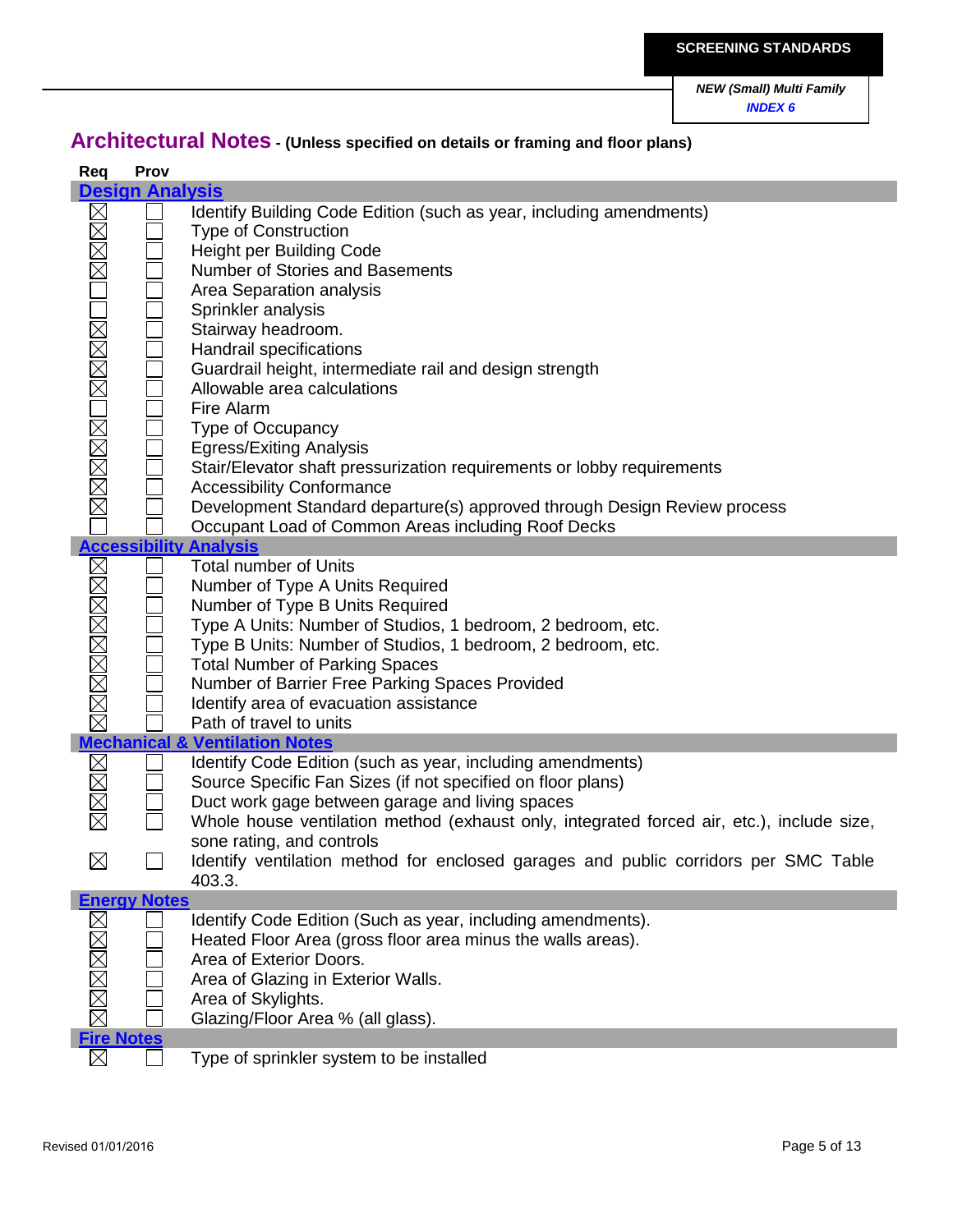# **Structural Notes - (Unless specified on details or framing and floor plans)**

|                      | <b>Design Loads Notes</b> |                                                                                        |  |  |
|----------------------|---------------------------|----------------------------------------------------------------------------------------|--|--|
|                      |                           | Floor Dead Load and Live Load                                                          |  |  |
|                      |                           | Roof Dead Load and Live Load                                                           |  |  |
|                      |                           | Wind Exposure and Speed                                                                |  |  |
| XMMMM                |                           | Seismic Zone                                                                           |  |  |
|                      |                           | <b>Soil Bearing Pressure</b>                                                           |  |  |
|                      |                           | <b>Equivalent fluid Pressure</b>                                                       |  |  |
|                      |                           | <b>Foundation Notes</b>                                                                |  |  |
|                      |                           | Concrete Strength and Mix.                                                             |  |  |
|                      |                           | Reinforcing Steel Grade Placement and Protection.                                      |  |  |
|                      |                           | Anchor bolt size, spacing, and washer/plate size.                                      |  |  |
| <b>Framing Notes</b> |                           |                                                                                        |  |  |
| $\boxtimes$          |                           | Grade and species of all lumber used on this projects: beams, headers, joist, rafters, |  |  |
|                      |                           | columns, studs & miscellaneous.                                                        |  |  |
|                      |                           | Sheathing type, grade and index.                                                       |  |  |
|                      |                           | Manufactured Trusses, Type and Manufacturer.                                           |  |  |
|                      |                           | Nailing and Blocking.                                                                  |  |  |
|                      |                           | Handrail specifications                                                                |  |  |
| XMMXX                |                           | Guardrail design strength                                                              |  |  |

### **Plot Plans**

I

I

| <b>General Information</b> |  |                                                                                            |
|----------------------------|--|--------------------------------------------------------------------------------------------|
| $\boxtimes$                |  | Project site address.                                                                      |
|                            |  | Scale $1" = 10'$ or $1/8" = 1'$                                                            |
|                            |  | Legal description(s) (Include easement legal description and recording number).            |
| MMM                        |  | Existing and proposed easement location and dimensions (side yard, ingress &               |
|                            |  | egress, pedestrian access, etc.).                                                          |
|                            |  | King County Assessor's Parcel Number (APN).                                                |
|                            |  | North arrow.                                                                               |
| <b>NNN</b>                 |  | Identify and dimension all property lines. Show their bearings.                            |
|                            |  | <b>Street and alley information</b>                                                        |
|                            |  | Names of adjacent streets.                                                                 |
| MMK                        |  | Street and Alley right-of-way width.                                                       |
|                            |  | Street, alley improvement type, and width (asphalt, concrete, gravel, 24' wide, or         |
|                            |  | specify "unimproved").                                                                     |
|                            |  | Sidewalk type, width, distance from property line(s) or specify "no sidewalk".             |
|                            |  | Curb height and type (concrete, asphalt, rolled, etc. or specify "no curbs").              |
| <u>xamaman</u>             |  | Curbcut width and distance from adjacent property lines.                                   |
|                            |  | Label curbcuts as "existing" or "proposed".                                                |
|                            |  | Sidewalk type and width, or specify "no sidewalk".                                         |
|                            |  |                                                                                            |
|                            |  | Show street trees and identify as "existing" or "proposed"                                 |
|                            |  | Identify all physical restrictions to site access (utility poles, rockeries, street trees, |
|                            |  | Metro bus stops, etc.).                                                                    |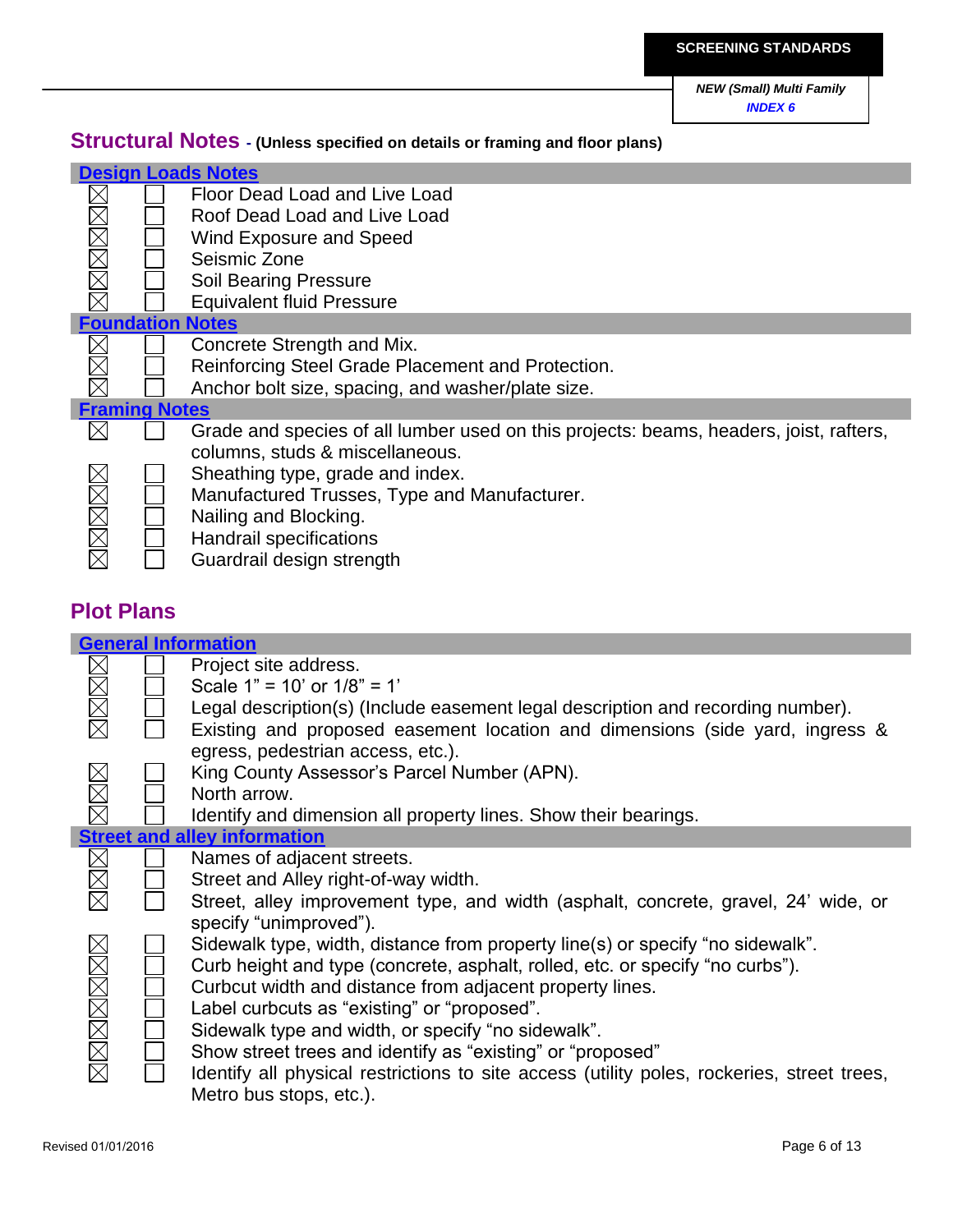## **Plot Plans - continued**

| Req         | Prov                  |                                                                                                                                             |
|-------------|-----------------------|---------------------------------------------------------------------------------------------------------------------------------------------|
|             |                       | Utilities - Show existing and proposed                                                                                                      |
|             |                       | Sewer mains (sanitary only or combination).                                                                                                 |
|             |                       | Storm drains and catch basins.                                                                                                              |
|             |                       | Water mains, fire hydrants and water meter.                                                                                                 |
| XMM         |                       | Utility poles (light, power, street light, signals, and transit).                                                                           |
|             |                       | Stormwater disposal system or detention.                                                                                                    |
|             |                       | <b>Development Information</b>                                                                                                              |
| $\boxtimes$ |                       | Dimension distances from all portions of the building to front, side, and rear<br>property lines.                                           |
| $\boxtimes$ |                       | Dimension and label all portions of the structure (exterior walls, porches, decks,<br>stairs, cantilevers, roof overhangs, chimneys, etc.). |
| $\boxtimes$ |                       | Identify accessory structures and dimension distances from other structures and                                                             |
|             |                       | property lines.                                                                                                                             |
|             |                       | Dimension distances between structures on property.                                                                                         |
|             |                       | Label any assumed property lines.                                                                                                           |
|             |                       | Label and dimension surface parking space(s), driveways, parking aisles.                                                                    |
| MMMMM       |                       | Identify slope of driveway                                                                                                                  |
|             |                       | Show location of screening of parking (i.e. Fence, shrubs or identify exceptions<br>being used)                                             |
| $\boxtimes$ |                       | Label and dimension rockeries, site retaining walls, fences, arbors, trellises,                                                             |
|             |                       | patios, walkways, etc<br>Locate and dimension all window wells, fireplaces, chimneys, etc.                                                  |
|             |                       | Caliper and species of exceptional and significant trees.                                                                                   |
|             |                       | <b>Calculations and details</b>                                                                                                             |
| $\boxtimes$ |                       | Specify location of rockery / retaining walls.                                                                                              |
| $\boxtimes$ |                       | Construction access detail.                                                                                                                 |
|             | <b>Height details</b> |                                                                                                                                             |
|             |                       | Identify existing and finished grade at each building corner                                                                                |
|             |                       | For pitched roofs $-$ identify elevation at top of plate, top of roof peak(s), (top of                                                      |
|             |                       | roof decks if applicable)                                                                                                                   |
| $\boxtimes$ |                       | For flat roofs, - identify elevation at top of roof structure, top of roof decks if                                                         |
|             |                       | applicable                                                                                                                                  |
|             |                       | <b>Additional requirements - Sloping lot height bonus details</b>                                                                           |
|             |                       | Locate and identify the average elevation point on high grade wall                                                                          |
|             |                       | Locate and identify the average elevation point on low grade wall                                                                           |
|             |                       | Show and dimension line between average high point and average low point                                                                    |
|             |                       | Provide topographic survey with 2 foot contours (minimum) by licensed surveyor                                                              |
|             | <b>Open Space</b>     |                                                                                                                                             |
| <b>NN</b>   |                       | Label and dimension required open space                                                                                                     |
|             |                       | For ground related housing, identify unit the open space serves.                                                                            |
|             |                       | Indicate location of trees, shrubs, and groundcover.                                                                                        |
|             |                       | Provide open space calculations                                                                                                             |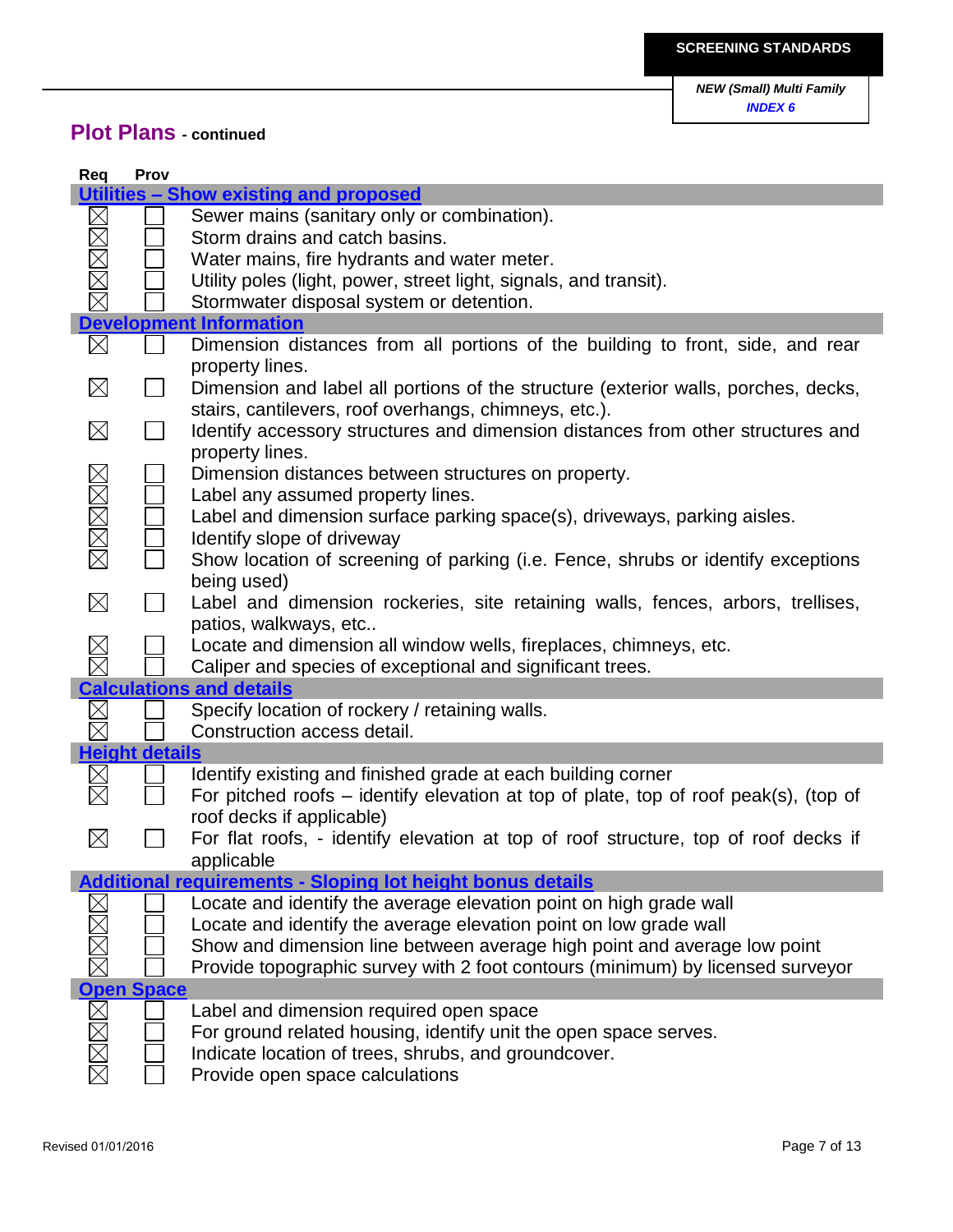## **Plot Plans - continued**

## **Req Prov**

区

I

# **Landscaping**

| Identify common and scientific names of proposed landscaping |
|--------------------------------------------------------------|
| ldontify size and quantity of plantings proposed             |

Identify size and quantity of plantings proposed

Identify soil mix

Provide key to landscape symbols used

## **Floor Plans**

| Req                  | Prov |                                                                                                                                                                                                                                                                                                                                                                                                                                                                                                                                                                                                                                                                                                                                                           |
|----------------------|------|-----------------------------------------------------------------------------------------------------------------------------------------------------------------------------------------------------------------------------------------------------------------------------------------------------------------------------------------------------------------------------------------------------------------------------------------------------------------------------------------------------------------------------------------------------------------------------------------------------------------------------------------------------------------------------------------------------------------------------------------------------------|
|                      |      | <b>General Information</b>                                                                                                                                                                                                                                                                                                                                                                                                                                                                                                                                                                                                                                                                                                                                |
|                      |      | North arrow.<br>Scale $\frac{1}{4}$ " = 1'.                                                                                                                                                                                                                                                                                                                                                                                                                                                                                                                                                                                                                                                                                                               |
|                      |      | Label Unit and Type For Accessibility                                                                                                                                                                                                                                                                                                                                                                                                                                                                                                                                                                                                                                                                                                                     |
|                      |      | Use of each room (basement is not a use).<br>If framing is shown on floor plans, identify which floor level framing is shown (i.e.<br>"1 <sup>st</sup> floor plans, 2 <sup>nd</sup> floor framing").                                                                                                                                                                                                                                                                                                                                                                                                                                                                                                                                                      |
| $\boxtimes$          |      | Reference call-outs for cross sections and details.                                                                                                                                                                                                                                                                                                                                                                                                                                                                                                                                                                                                                                                                                                       |
|                      |      | <b>Floor plan information</b>                                                                                                                                                                                                                                                                                                                                                                                                                                                                                                                                                                                                                                                                                                                             |
| $\boxtimes$          |      | Overall dimensions of Unit.<br>Dimension location of all interior walls and columns, from each other and from                                                                                                                                                                                                                                                                                                                                                                                                                                                                                                                                                                                                                                             |
| <u> 188000008888</u> |      | outside of exterior walls.<br>Show fire walls, fire partitions and other fire rated assemblies.<br>Show fire barrier and fire rating between garage and units.<br>Show location of interior and exterior doors and windows.<br>Dimension door size on plan or provide schedule.<br>Show direction of all door swings.<br>Rating of corridors, exit enclosure and stairs including doors<br>Show and dimension exit separation<br>Identify Horizontal exits and refuge areas<br>Identify Exit passageways/enclosures/exterior exit balconies<br>Show building exits<br>Show swing of building exit doors<br>Width of corridors and stairways/exterior exit balconies<br>Identify egress window(s), dimension sill height, net open area, clear open width, |
| $\boxtimes$          |      | clear open height.<br>Dimensions for window sizes on plan or provide schedule. Include height, width,                                                                                                                                                                                                                                                                                                                                                                                                                                                                                                                                                                                                                                                     |
| $\boxtimes$          |      | type (i.e. slider, casement, awning), U-value (factor) or call out key on plan.<br>Show and dimension critical ceiling breaks (i.e. sloped ceiling provisions, soffits,                                                                                                                                                                                                                                                                                                                                                                                                                                                                                                                                                                                   |
|                      |      | $etc.$ ).<br>Show location of all smoke detectors.<br>Show location of exhaust fans.<br>Attic access location and size.<br>Identify water heater location.                                                                                                                                                                                                                                                                                                                                                                                                                                                                                                                                                                                                |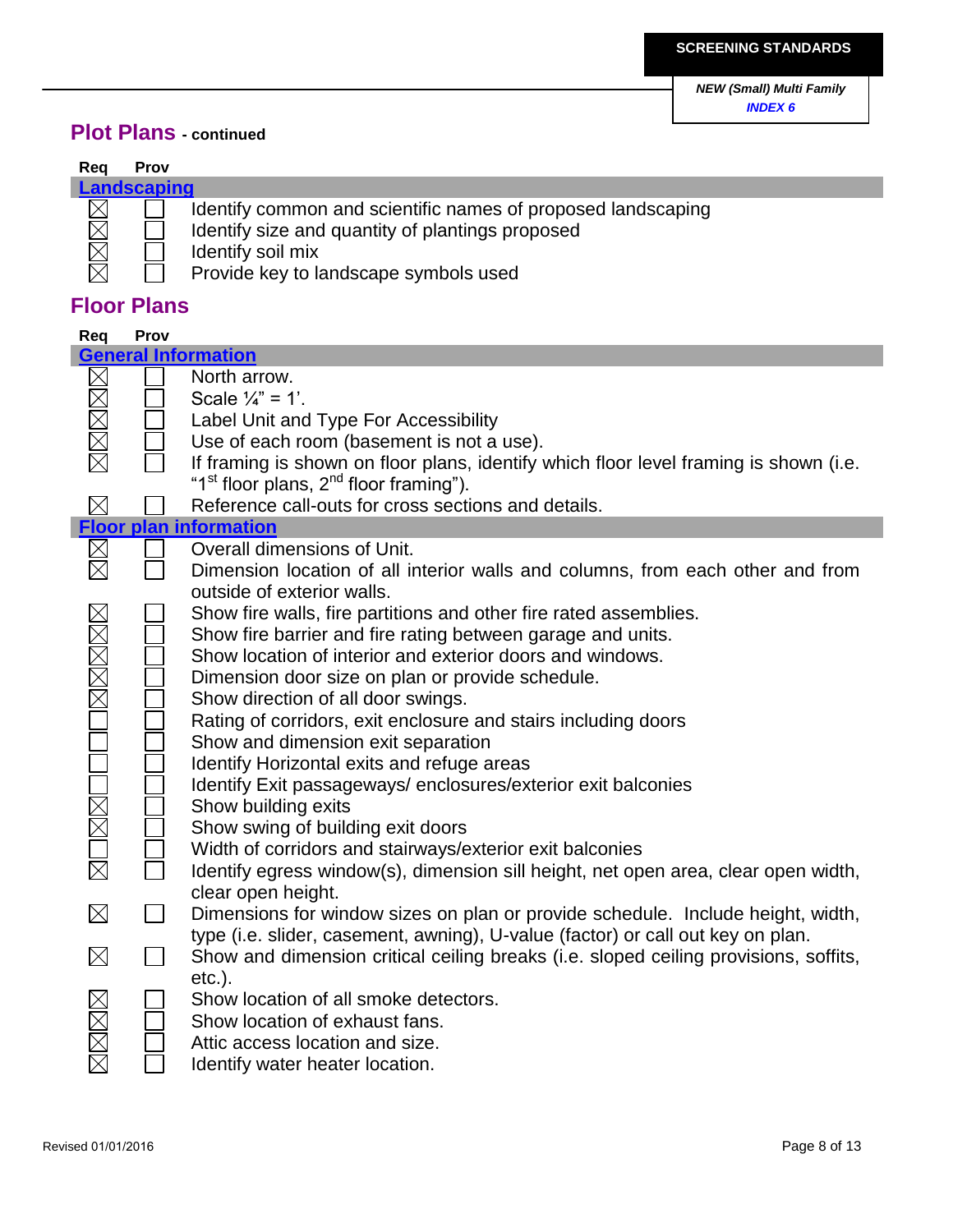|  | Floor plan information - continued |  |
|--|------------------------------------|--|
|  |                                    |  |

# **Req Prov**<br> $\boxtimes$

- Show furnace location.
- Identify kitchen sink, refrigerator, cooking appliances location.
- Show toilet, bath and sink location.
- Show decks, porches, landing, etc.
- Identify partial height walls.

### **Stair information**

|  | Locate stairs.                      |
|--|-------------------------------------|
|  | Dimension width and landing size.   |
|  | Dimension rise and run.             |
|  | Handrail information.               |
|  | Guardrail information.              |
|  | Headroom height.                    |
|  | Winding stair dimensions (if used). |
|  | Spiral stair dimensions (if used).  |
|  |                                     |

## **Elevation Views**

| Req         | Prov |                                                                                           |
|-------------|------|-------------------------------------------------------------------------------------------|
|             |      | <b>General Information</b>                                                                |
| MMM         |      | Scale $\frac{1}{4}$ = 1'                                                                  |
|             |      | Show and label north, south, east, and west elevation views.                              |
|             |      | Show and dimensions exterior architectural features (garden windows, bay                  |
|             |      | windows, etc.).                                                                           |
|             |      | Show window wells.                                                                        |
|             |      | Indicate slope of pitched roofs.                                                          |
|             |      | Show location of doors and windows.                                                       |
|             |      | Identify existing and finished grade lines.                                               |
| MMMMMMK     |      | Identify the elevation of the existing and finished grade at each building corner         |
|             |      | Identify the elevation of each floor                                                      |
|             |      | For pitched roofs – identify elevation at top of plate, top of roof peak(s), (top of roof |
|             |      | decks if applicable).                                                                     |
| $\times$    |      | For flat roofs - identify elevation at top of roof structure, top of roof decks if        |
|             |      | applicable and top of parapets.                                                           |
| $\boxtimes$ |      | Height of yard exceptions (decks, porches, stairs) from existing or finished grade,       |
|             |      | whichever is lower.                                                                       |
| XXX         |      | Height of cantilevered portions of structure from grade.                                  |
|             |      | Height of chimney above structures within 10'.                                            |
|             |      | Details of open railings on decks if yard or height exceptions used.                      |
|             |      |                                                                                           |

## **Foundation Plan**

| Reg | <b>Prov</b> |                                                    |
|-----|-------------|----------------------------------------------------|
|     |             | <b>General Information</b>                         |
|     |             | North Arrow.                                       |
|     |             | Scale $\frac{1}{4}$ " = 1'                         |
|     |             | Reference callouts for cross sections and details. |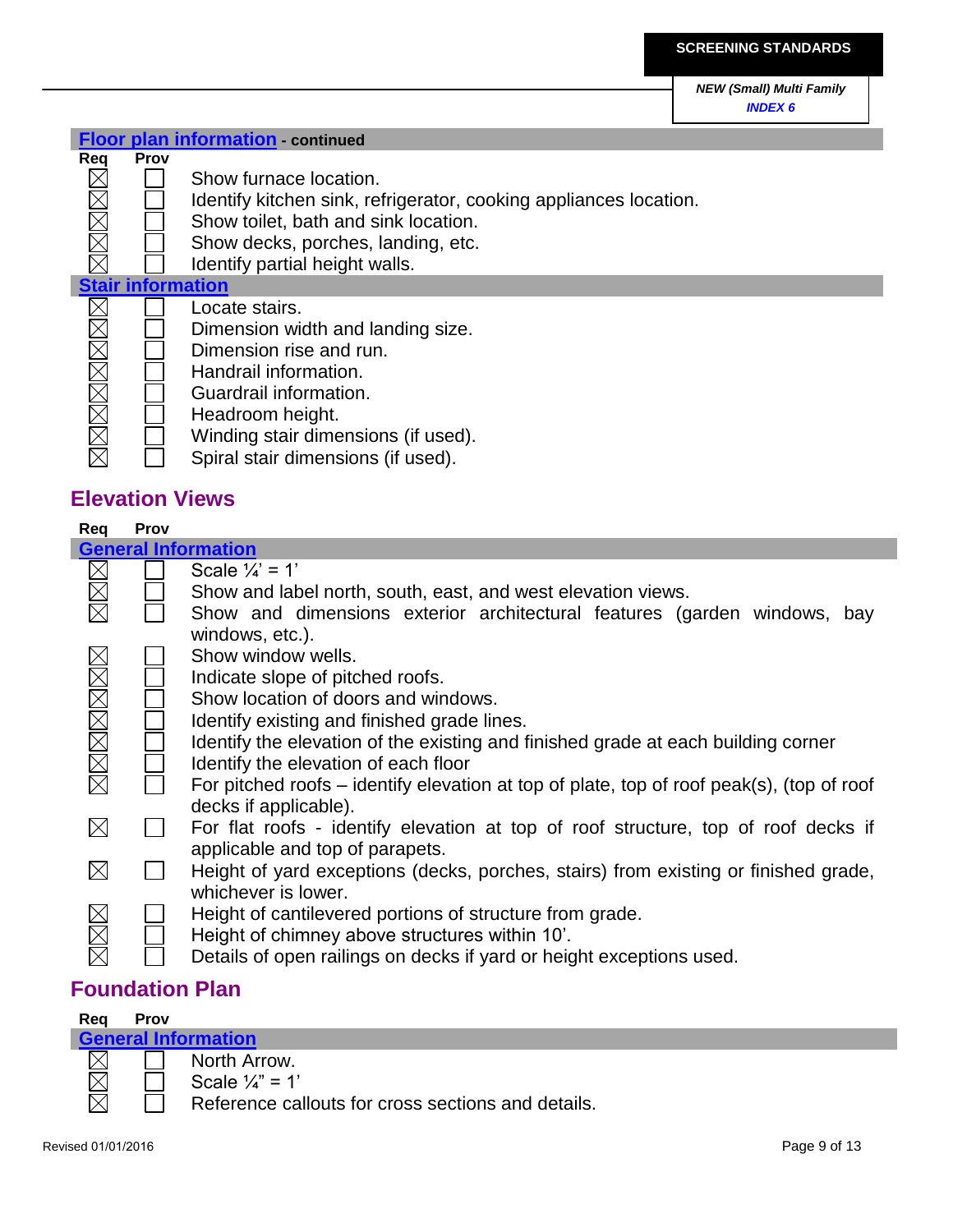## **Foundation Plan – continued**

| Reg                | <b>Prov</b> |                                                                                        |
|--------------------|-------------|----------------------------------------------------------------------------------------|
|                    |             | <b>Footing and foundation information</b>                                              |
|                    |             | <b>Overall dimensions</b>                                                              |
| MMM                |             | Location and dimensions of posts from each other.                                      |
|                    |             | Dimension and locate spread footings.                                                  |
|                    |             | Dimension continuous footings and foundation walls (width, height) or reference        |
|                    |             | detail.                                                                                |
|                    |             | Specify reinforcement grade, size and spacing.                                         |
|                    |             | Specify thickness of slab and materials below slab.                                    |
|                    |             | Window wells construction information.                                                 |
|                    |             | Crawl space vent size and locations.                                                   |
|                    |             | Crawl space access (location and size).                                                |
|                    |             | Show location of posts and sizes of posts.                                             |
|                    |             | Locate and identify all steps in foundation or stem walls.                             |
|                    |             | Show hold-down model #, location, anchor type, size and bolt embedment depth.          |
|                    |             | Show all first floor framing (size and span of beams and joists, direction of joists). |
| <u>xmanamanana</u> |             | Show all cripple walls.                                                                |
|                    |             | Show all shear wall / braced wall panels and indicate construction.                    |

# **Floor Framing Plans**

| Req         | <b>Prov</b> |                                                                                       |
|-------------|-------------|---------------------------------------------------------------------------------------|
|             |             | <b>General Information</b>                                                            |
|             |             | North arrow.                                                                          |
|             |             | Scale $\frac{1}{4}$ " = 1'                                                            |
| XXXX        |             | Reference call-outs for cross sections and details.                                   |
|             |             | Identify floor $(1st$ floor, $2nd$ floor, etc.) and framing level.                    |
|             |             | <b>Framing information</b>                                                            |
|             |             | Size and spacing of framing members (i.e. joists, beams).                             |
|             |             | Size and span of headers, beams, etc.                                                 |
|             |             | Dimension and size of framing around openings in floors, ceilings, and other          |
|             |             | horizontal diaphragms.                                                                |
|             |             | Locate all bearing walls and supporting floor framing.                                |
|             |             | Locate all bearing walls and bearing points from above.                               |
|             |             | Label the size and location of all post in walls carrying point loads.                |
| <b>NNNN</b> |             | Locate and identify all structural discontinuities, cantilever, offset bearing walls, |
|             |             | floor level changes, etc.                                                             |
|             |             | Show hold-downs, or straps location and size.                                         |
|             |             | Show all ledger connections.                                                          |
| MMM         |             | Identify all shearwalls and/or braced and alternate braced wall panels. Provide a     |
|             |             | shear wall schedule.                                                                  |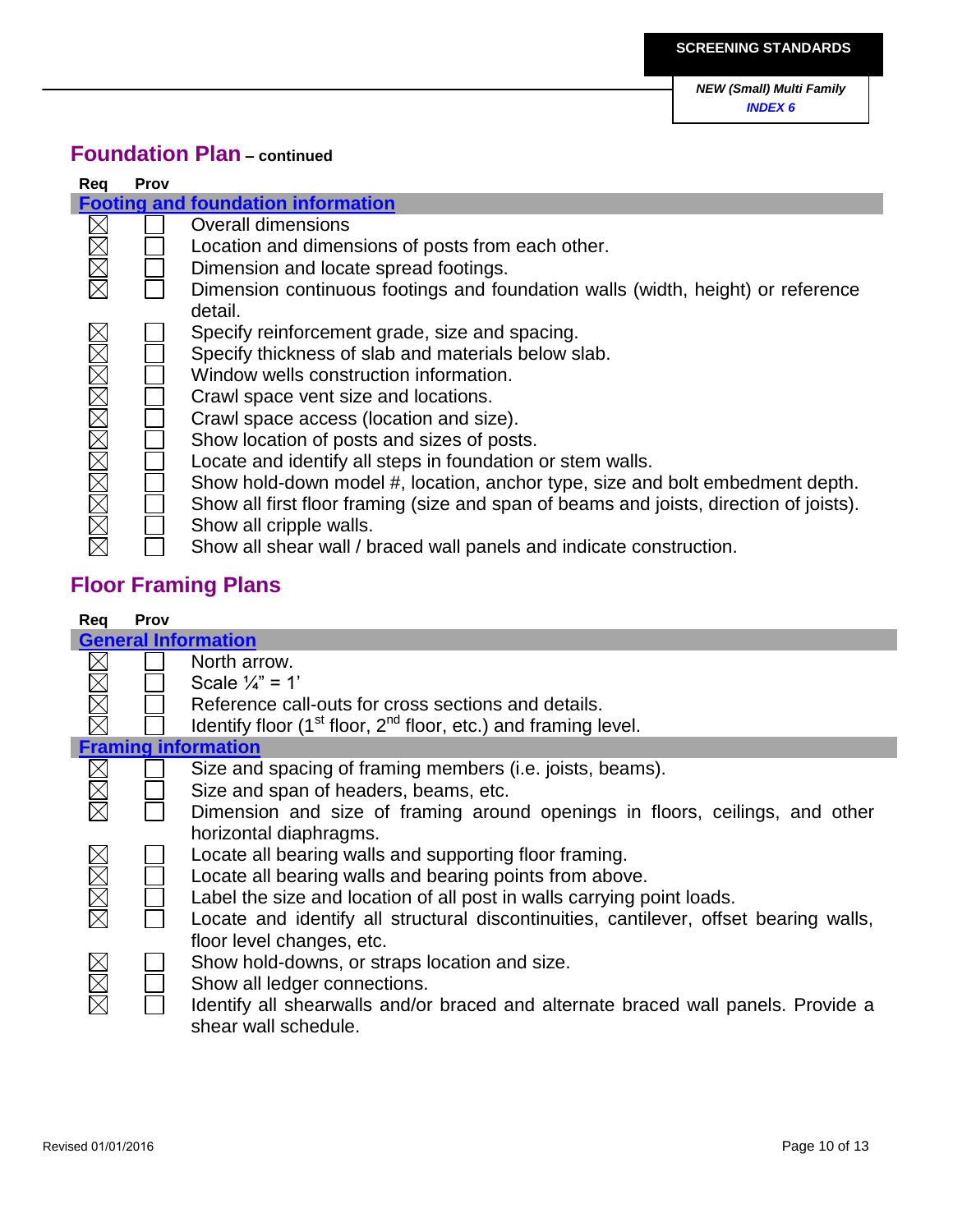# **Roof Framing Plan**

| Req  | Prov |                                                                              |
|------|------|------------------------------------------------------------------------------|
|      |      | <b>General Information</b>                                                   |
|      |      | North arrow.                                                                 |
|      |      | Scale $\frac{1}{4}$ = 1'                                                     |
|      |      | Reference call-outs for cross sections and details.                          |
|      |      | <b>Framing information</b>                                                   |
|      |      | If using conventional framing                                                |
|      |      | Specify ridge beam size and span.                                            |
|      |      | Show location of collar ties (if used).                                      |
|      |      | Specify rafter size, spacing, and span.                                      |
| MMM  |      | Specify header sizes and span.                                               |
|      |      | If using pre-manufactured trusses                                            |
|      |      | Location of girder truss, hip master.                                        |
|      |      | Specify truss span, spacing, type (common, scissor, gable end, etc.)         |
|      |      | For all framing types                                                        |
|      |      | Show all bearing members below (walls, beams, headers, etc.) giving size and |
|      |      | span.                                                                        |
|      |      | Specify size of framing around roof openings.                                |
|      |      | Indicate pitch of roof(s).                                                   |
| XXXX |      | Location of roof openings (skylights, chimneys, etc.).                       |
|      |      | Dimension all eaves.                                                         |

# **Building Section**

| Reg         | Prov |                                                                                    |
|-------------|------|------------------------------------------------------------------------------------|
|             |      | <b>General Information</b>                                                         |
|             |      | Min. $\frac{1}{4}$ "=1'-0" scale.                                                  |
| XXXX        |      | Reference call-outs to construction details.                                       |
|             |      | Dimension distance from floor to floor.                                            |
|             |      | Ceiling height dimensions. (When using sloped ceiling provision, provide detailed  |
|             |      | dimensions).                                                                       |
|             |      | Detailed dimensions if collar ties used.                                           |
|             |      | Specify roof pitch / slope.                                                        |
| MMM         |      | Illustrate unusual conditions<br>(lofts, raised floor areas,<br>ceiling<br>unusual |
|             |      | configurations, etc.).                                                             |
| $\boxtimes$ |      | Show Location and rating of all horizontal and vertical area and occupancy         |
|             |      | separations                                                                        |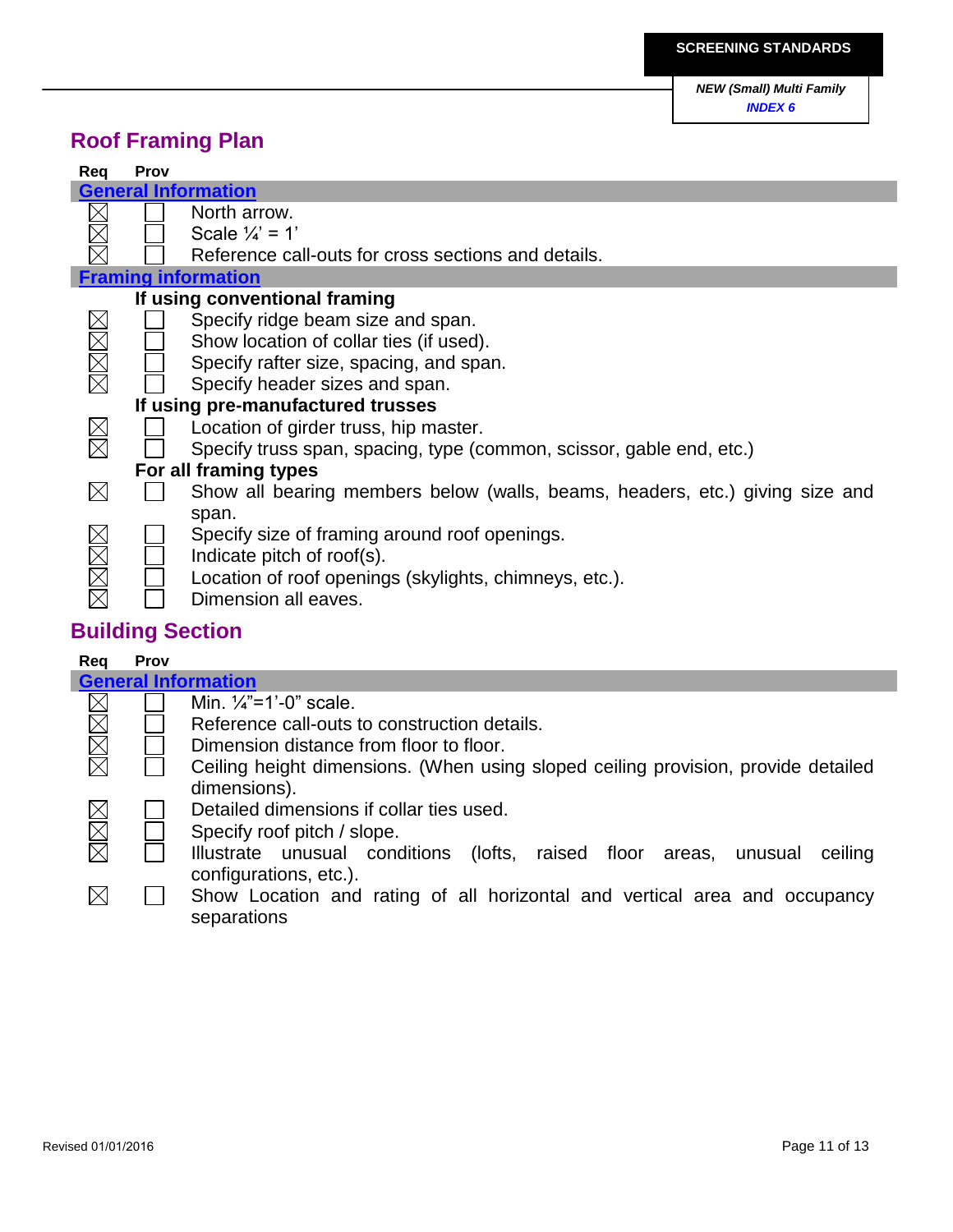## *WATCH FOR:*

- 1. Floor plans **must show** the **location** of the section cut and reference the Building Section.
- 2. When multiple conditions are proposed and clarity is critical in order to show code compliance (such as unusual ceiling conditions), multiple building sections or partial sections may be appropriate.
- 3. Detailed information, such as insulation levels or a stair section, may be on the Building Section as long as the proposal is clear.

### **Construction Details**

| Req         | Prov                |                                                                                                              |
|-------------|---------------------|--------------------------------------------------------------------------------------------------------------|
|             |                     | <b>General Information:</b>                                                                                  |
| $\times$    |                     | Minimum $\frac{1}{4}$ " = 1' (3/4" = 1' or larger is commonly used for construction detail so                |
|             |                     | detail is clearly presented).                                                                                |
|             | <b>Stair Detail</b> |                                                                                                              |
| $\boxtimes$ |                     | Rise and run dimensions (Winders, spirals, or other unusual stairways may require<br>a detail plan as well). |
|             |                     | Dimension headroom height.                                                                                   |
|             |                     | Handrail information (grasp requirements, extensions, and returns).                                          |
|             |                     | Guard information (rail height and spacing of intermediate rails).                                           |
|             |                     | Fire protection under stair (if enclosed).                                                                   |
|             |                     | <b>Typical Wall Section (extending from roof/ceiling assembly to foundation/basement wall)</b>               |
|             | <b>Roof Detail</b>  |                                                                                                              |
|             |                     | Dimension eave.                                                                                              |
|             |                     | Dimension height of collar tie from ridge and specify connections.                                           |
|             |                     | Show gutter, specify type                                                                                    |
|             |                     | Specify roof insulation, R-value, and type.                                                                  |
|             |                     | Show fire protection at eave (if appropriate).                                                               |
|             | <b>Wall Detail</b>  |                                                                                                              |
|             |                     | Size and number of top and bottom plates.                                                                    |
|             |                     | Stud sizing and spacing.                                                                                     |
|             |                     | Exterior side: Siding, weather protection, structural sheathing (thickness and                               |
|             |                     | material); Veneer type (brick, stone) thickness, and attachment. Fire resistive<br>assembly if appropriate.  |
|             |                     |                                                                                                              |
|             |                     | Show interior wall construction including fire rating                                                        |
|             |                     | Show fire wall construction.                                                                                 |
|             |                     | Interior side: Insulation R-value and type; wall covering material and thickness                             |
|             |                     | (usually gypsum wall board).                                                                                 |
| $\boxtimes$ |                     | Show height and construction of parapets including counter flashing and coping<br>materials.                 |